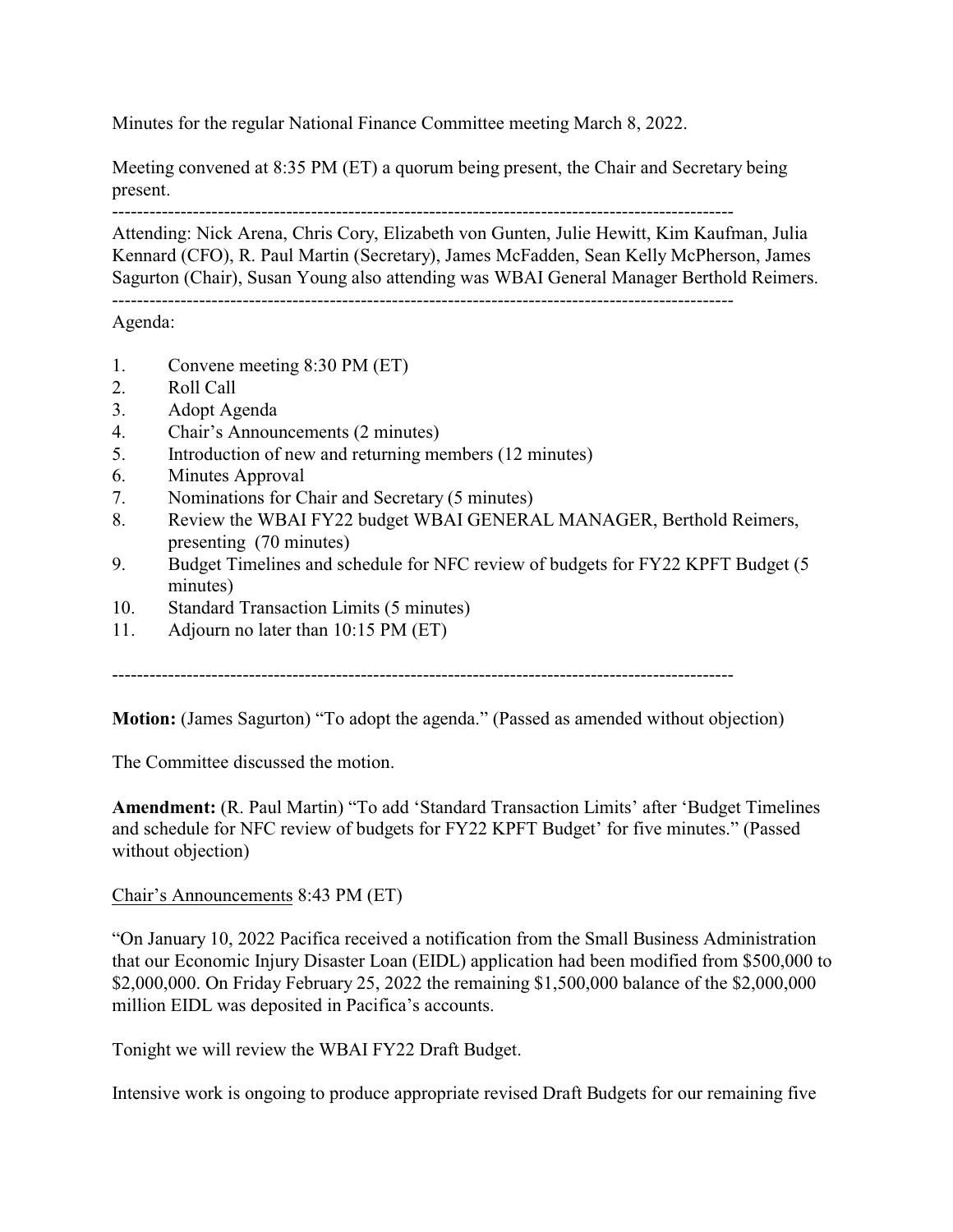budgeted units. The Executive Director, the CFO and the NFC Chair are working together to produce realistic budgets. The CFO is working very hard with everyone involved and is working on the FY21 Audit and keeping the financials updated. These efforts are happening every day.

Last week, at our March 1, 2022 meeting, we were joined by two new members, Susan Young from KPFT and James McFadden from KPFA, and several returning members as a result of the PNB Committee election results that were announced that day. Because that meeting was a special meeting restricted to items concerning budgets only, we postponed introducing the new and returning members to each other and the public until tonight. The annual reorganization of the membership of this Committee is now complete. We will take nominations for Chair and Secretary tonight."

Introduction of new and returning members 8:45 PM (ET)

Committee members introduced themselves and briefly spoke about themselves.

Minutes Approval 8:57 PM (ET)

**Motion:** (R. Paul Martin) "To approve the minutes of the February 22, 2022, NFC meeting." (Passed without objection)

**Motion:** (R. Paul Martin) "To approve the minutes of the March 1, 2022, NFC meeting." (Passed without objection)

There was a discussion of who as on the mailing list.

Nominations for Chair and Secretary 9:01 PM (ET)

Secretary

Kim Kaufman nominated R. Paul Martin for Secretary. R. Paul Martin accepted the nomination.

There were no other nominations for Secretary.

**Motion:** (Susan Young) "To elect R. Paul Martin as Secretary by acclamation." (Passed without objection)

## Chair

Susan Young nominated James Sagurton for Chair. James Sagurton accepted the nomination.

There were no other nominations for Chair.

**Motion:** (Susan Young) "To elect James Sagurton as Chair by acclamation." (Passed without objection)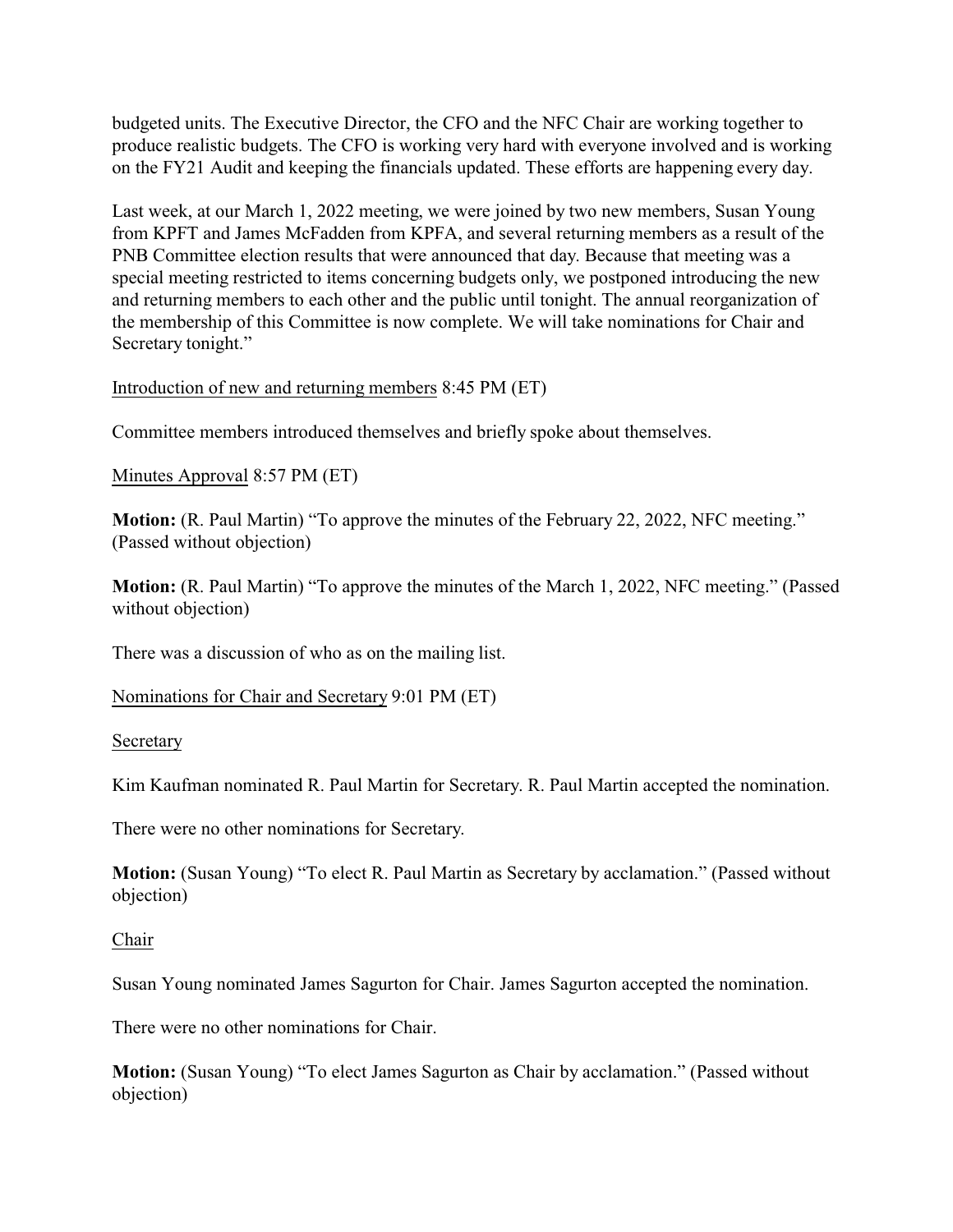## Review the WBAI FY22 budget 9:05 PM (ET)

Before the meeting the CFO sent the committee a revised WBAI draft FY22 budget. The CFO told the committee that the current revised WBAI budget includes updates for approximate YTD actuals October - January and an adjustment of the fulfillment rate to 84% from 79% in the prior version. She said that the actual estimated historical fulfilment rate has been 88% and that the revised version of the WBAI draft FY22 budget projected a net loss of \$132,983. She said that she had worked with the WBAI General Manager to shave some of the deficit down. She said that the actuals in the previous draft FY22 budget had been adjusted. She said that the fulfillment rate had been changed to what was typical rather than the conservative figure. She said that small cuts had been made to legal fees. She said that there was still some work to be done, but we need to move on and focus on what we're doing day to day to generate revenue. She said that the Consultants line had been about \$230,000 now it was reduced to about \$180,000 by cutting one programming consultant.

The WBAI General Manager told the committee that he had cut one consultant. He said that he was concerned because that consultant had increased listenership to that programming strip. He said that he was looking to see if he could get some grants to fund the consultant. He said that last year's overtime for board ops was about \$30,000 and that will be reduced to about \$15,000. He said that this cut is not in the draft budget yet. He said that he would have to approve overtime in the future and that he has to consult with the Union to make sure that this change complied with the Union Contract. There was a discussion of exactly how the Union Contract treats overtime work at WBAI. He said that Vacation and sick days were not covered in overtime provisions. The WBAI General Manager went over his idea of pitching for three or four hours every day instead of having periodic on-air fund raisers. He said that the 7:00 AM and 9:00 AM time slots are getting higher listenership numbers than *Democracy Now!* is, and he said that the gamble is working. He said that raising \$3,250 a day every day would result in a tally of \$97,500 a month, which was close to his goal of \$100,000 a month. He said he wanted 100 more BAI Buddies.

The committee discussed the WBAI draft FY22 budget proposal. The WBAI General Manager said that with the call center the use of credit and debit card donations predominates, and that checks coming in by mail have decreased considerably. He said that the WBAI fulfillment rate was 87% as of the day of this meeting, counting form early 2021.

The CFO said that there are no separate General Ledger lines for the BAI Buddies or bequests. She said that when revenue comes in there is no way for her to tell if it's from a BAI Buddy or just Listener Support. She said she would need to get reports on what went into the bank accounts according to *Allegiance* and that currently NETA does not have that kind of access to *Allegiance* at any station. There was a discussion of how *Allegiance* does things.

The committee discussed Community Events and Broadway tickets donations at WBAI. The WBAI General Manager said that since the Governor of New York was lifting mandates that the venues should open up and that one producer's film debut would happen in April or May depending on when space is available, and that he's projecting revenue of about \$48,000 from